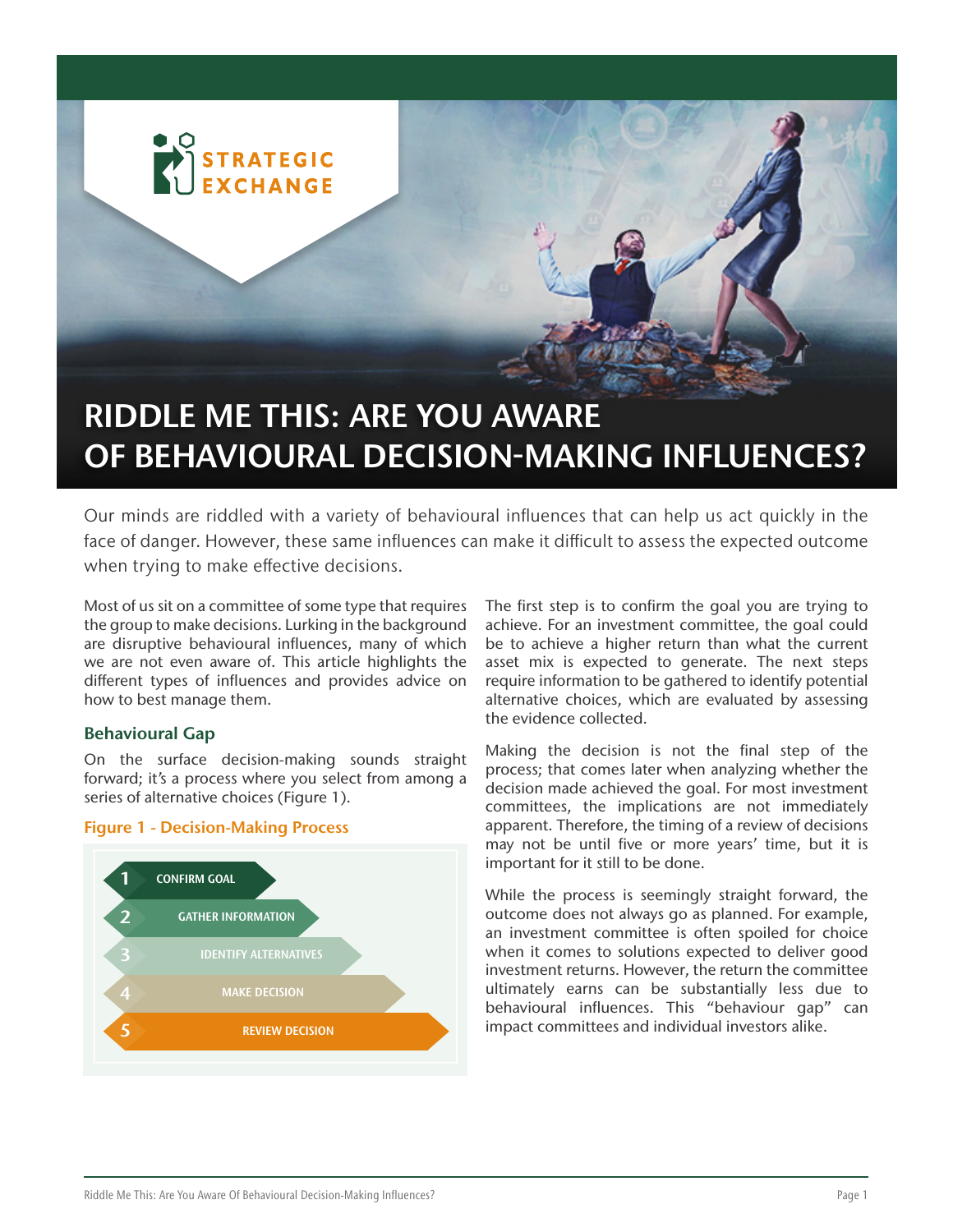The independent research company DALBAR undertakes quantitative analysis of individual investors' mutual fund purchases and sales. Figure 2 shows the annualized index returns a US investor could have earned over a recent 20-year period for US equities, international equities, and fixed income. For the investors analyzed, the average return fell well short of the individual asset class returns<sup>1</sup>.



#### Figure 2 - Behavioural Effect on Returns

Source: DALBAR QAID 2017. US equities is S&P500 Index, International equities is MSCI EAFE Index and Fixed Income is Bloomberg Barclays US Aggregate Bond Index

DALBAR concluded that an individual's investment result is more dependent on behaviour than on the underlying fund performance. While the analysis is for individuals, committees can suffer from similar performance shortfalls due to behaviour. A combination of good investments and good behavior is required to prevent the risk of a behaviour gap. Being aware of the various decision-making pitfalls can help facilitate good behaviour.

# Assessment Challenges

One pitfall is the challenge when assessing the likelihood of an occurrence. For example, can a company on the verge of bankruptcy recover to become the largest company in the world? It is possible; Apple did just that over the course of 1998 to 2012. Could a company on the verge of bankruptcy today do the same? While it is possible, it is not very probable.

Probability is the term used to describe the chance of a particular outcome. Dutch mathematician, Daniel Bernoulli, tried to make decision-making easier by solving a simple relationship: "the expected value = the odds of a gain multiplied by the value of the gain". If the expected value is greater than the investment, then the odds of success are good. Unfortunately, we can be bad at assessing both the odds and value.

For example, despite the terrible odds, many people play the lottery. The decision to play is influenced by seeing the winners on television collecting their oversized, life-changing cheques. In contrast, watching the millions and millions of losers being interviewed would not make for good television viewing, but the likelihood you would play the lottery would be very small.

We can also struggle to estimate value. For example, how many of us have searched online for a family vacation and found a really good deal, but then waited a few days before making a decision to book the vacation? When we go back to the website, the price of the vacation is now much higher. The previous lower price impacts our decision and we typically pass on the deal.

Comparison to the past can also impact our assessment ability in an investment committee role. In particular, there is often too much focus on recent changes in market valuations, compared to the longer-term fundamentals.

# Decision-Making Influences

There are a myriad of decision-making biases and influences to be aware of. Some of the key ones are:

- **EXEDENT Confirmation bias:** This bias happens most frequently at the second stage of the decision-making process when information is gathered on potential alternatives to meet the stated goal. Too much focus is placed on information that supports or confirms a viewpoint, and less weight is placed on information that goes against the view. Not taking into account information that goes counter to our views, can lead to an underappreciation of the risks associated with the decision.
- **Cognitive dissonance:** This bias is about inconsistency, such as when we try to hold on to two thoughts that are inconsistent with one another. For example, someone who smokes has inconsistent thoughts; I like smoking and smoking is unhealthy. In this example, the inconsistency can be resolved if the individual stops smoking. However, more typically new thoughts are added in an attempt to rationalize the inconsistency. For example, a smoker may rationalize the inconsistency by making the case that while they like smoking and it is unhealthy, they regularly exercise and have a healthy diet.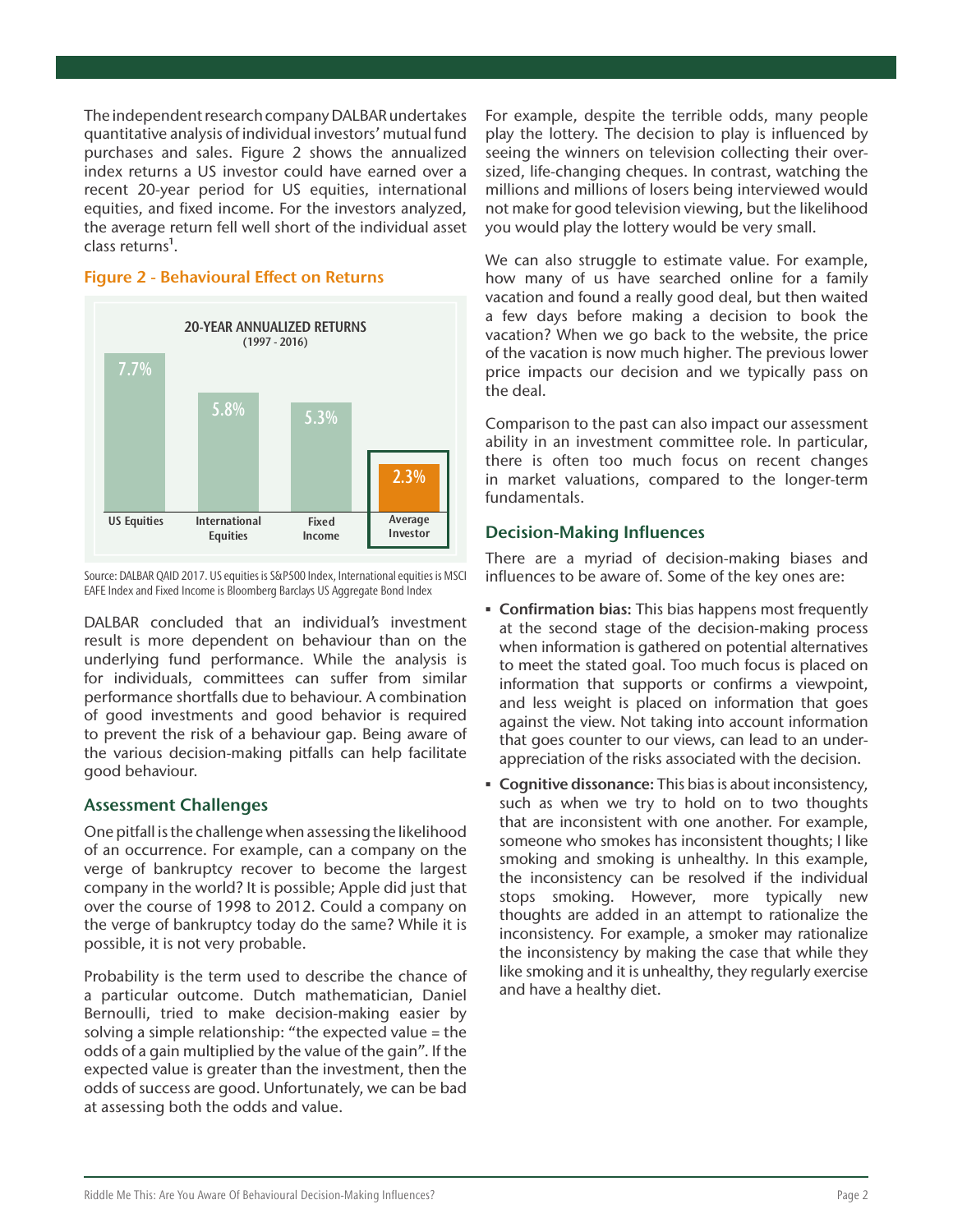**• Anchoring:** Anchoring is common in many walks of life. For example, it is a tool used by car salespeople where sticker prices on cars in the lot are much higher than what buyer ends up paying. It anchors the negotiations for salesperson to obtain the price they want, but makes the person buying the car feel like they got good deal by paying much less than the sticker price.

Anchoring plagues most investment committees, specifically when an asset mix review is being carried out. It would be rare to have a situation where potential changes to the asset mix are not compared to the current mix. Anchoring the decision in this way makes it emotionally difficult to stray too far from the current mix, which may not be in the best interest of meeting the strategic goals.

▪ Noise: With human judgement, there's noise and usually more of it than we realize. Our judgement is strongly influenced by irrelevant factors, such as current mood, the weather, or time we last ate. To appreciate the difference between noise and biases, Figure 3 shows the target practice for three teams2. The first team is accurate with the shots near the bullseye and close to one another. The second team is biased with the shots all missing the bulls eye, but clustered together. The third team is noisy with the shots widely scattered.

# Figure 3 - Noise vs Bias



Unlike biases, noise can be measured even without knowing what an accurate response would be. For example, removing the targets from the illustration Figure 4, suggests there is something wrong with the scattered shots of the third team compared to the other two teams<sup>2</sup>. The key is to review decisions to check to see if they could have been influenced by some form of noise.

# Figure 4 - Measuring Noise



**Decision fatigue:** Perhaps the most common influence is plain and simple decision fatigue. The number of decisions we are required to make in any one day leads to our willpower being depleted and we put off decisions, or worse make bad ones.

An example of the impact of decision fatigue is based on research on parole decisions where parole was granted in about a third of cases<sup>3</sup>. The biggest factor in determining whether someone was paroled was the time of the day of their hearing. Those with an early morning hearing were paroled 70% of the time, while those late in the day were paroled less than 10% of the time. Most people, and in the parole hearing example, the judges are not aware of being low on decision-making energy, which can be tied to low glucose levels. Replenishing glucose levels restores our ability to make more effective decisions.

# Managing Biases And Influences

Biases and influences cannot always be avoided when making decisions, but they can be managed. Firstly, make time on meeting agendas to assess the committees' effectiveness. Investment committees spend a lot of time assessing investment manager performance, but time should also be set aside to review how decisions turned out relative to expectations, even if requires reviewing the decision in five years' time.

The best way to tackle decision-making influences is to understand what they are and their potential to disrupt decisions. For example, when assessing alternative choices, it is important to understand the likelihood of an occurrence and focus on the probable outcome, rather than worrying about possible outcomes.